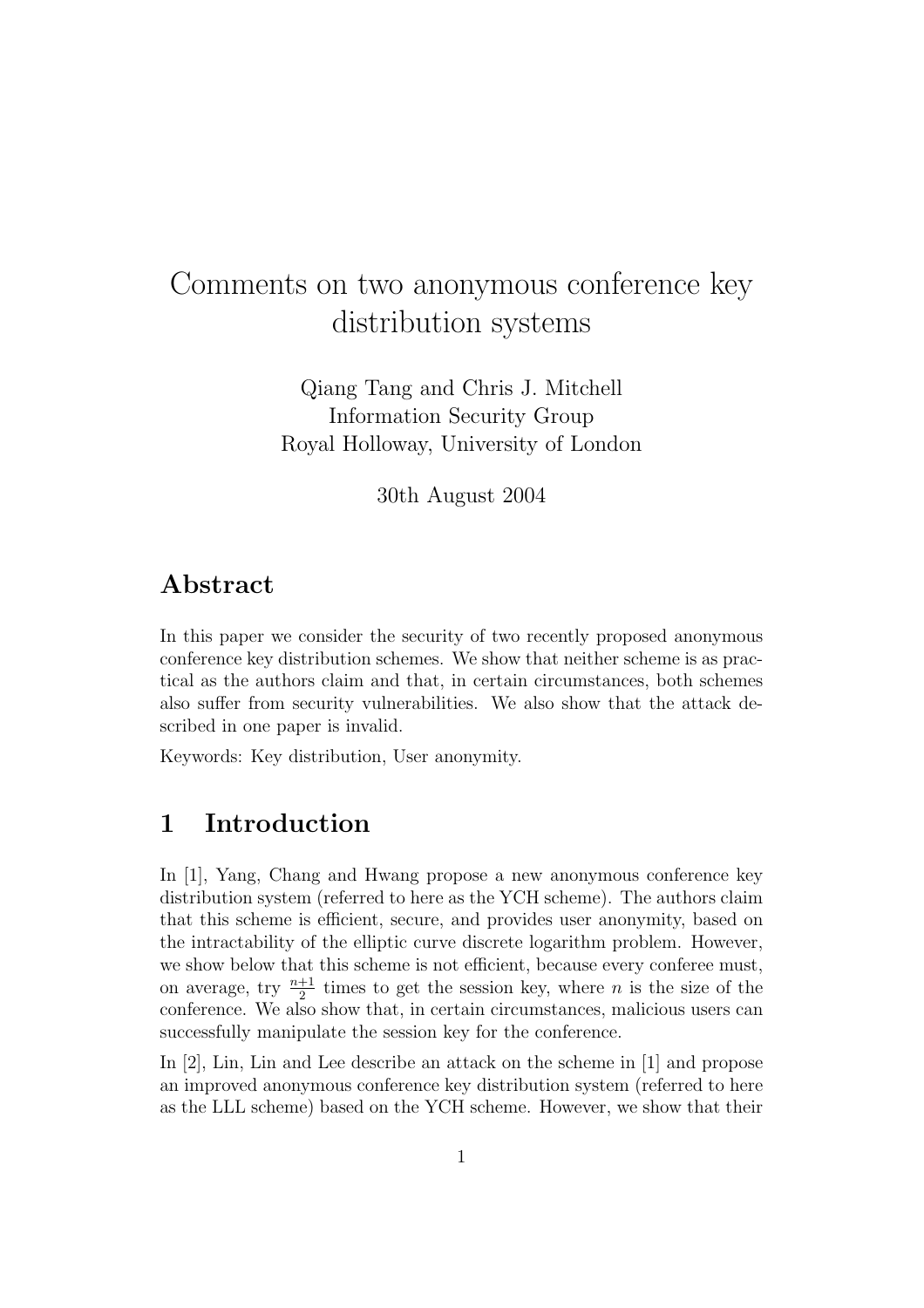attack is incorrect and cannot be used to attack the YCH scheme. The new LLL scheme also suffers from the same efficiency and security problems as the YCH scheme does.

The rest of this paper is organised as follows. In Section 2, we give a concise description of the YCH scheme and the LLL scheme. In Section 3, we describe a general model for both schemes. In Section 4, we give our comments on both schemes. In Section 5, a brief conclusion is provided.

### 2 Description of the YCH and LLL schemes

Both schemes involve two kinds of entity, namely the conference chairman  $(U_c)$  and the conferees, and both schemes are composed of three stages: the system initialisation stage, the conference key distribution stage, and the conference key recovery stage. The operations in the three stages of both schemes are basically the same, so we only describe these three stages for the YCH scheme and point out the differences between them at relevant points. Suppose that the set of all participants in the system is  $A = \{U_1, U_2, \dots, U_m\}.$ 

• In the system initialisation stage, the system publicly chooses an elliptic curve E over a finite field  $GF(q)$  and a base point  $G \in E_q$ , whose order is a very large number  $p$ . Then the system assigns a secret key  $x_i \in [1, p-1]$ , the corresponding public key  $Q_i = x_i$ , and the identity *ID<sub>i</sub>* to participant  $U_i$   $(1 \leq i \leq m)$ .

The operations of this stage in the LLL scheme are identical.

• In the conference key distribution stage,  $U_c$ , the conference chairman, distributes a conference key  $CK$  to each participant in the conference, which, without loss of generality, we denote by  $U_i$   $(1 \leq i \leq n, n < m)$ . Note that in the description we implicitly assume that  $U_c$  is not a member of  $\{U_1, U_2, \cdots, U_m\}$  — see also the comments in Section 4. However, modifying the specification for the case where  $U_c$  is a member of  $\{U_1, U_2, \cdots, U_m\}$  would be straightforward.

 $U_c$  first randomly chooses a value  $c_1$ ,  $0 < c_1 < p$ , and then performs the following steps for each  $U_i$   $(1 \leq i \leq n)$ .

- 1. Compute the secret key  $k_{ci} = x_c Q_i$ , shared by  $U_c$  and  $U_i$ .
- 2. Compute the hash value  $h_i = H(k_{ci}||ID_c||ID_i||T)||m$ , where H is a secure one-way hash function with fixed-length output, T is a time-stamp, and || denotes the concatenation operation.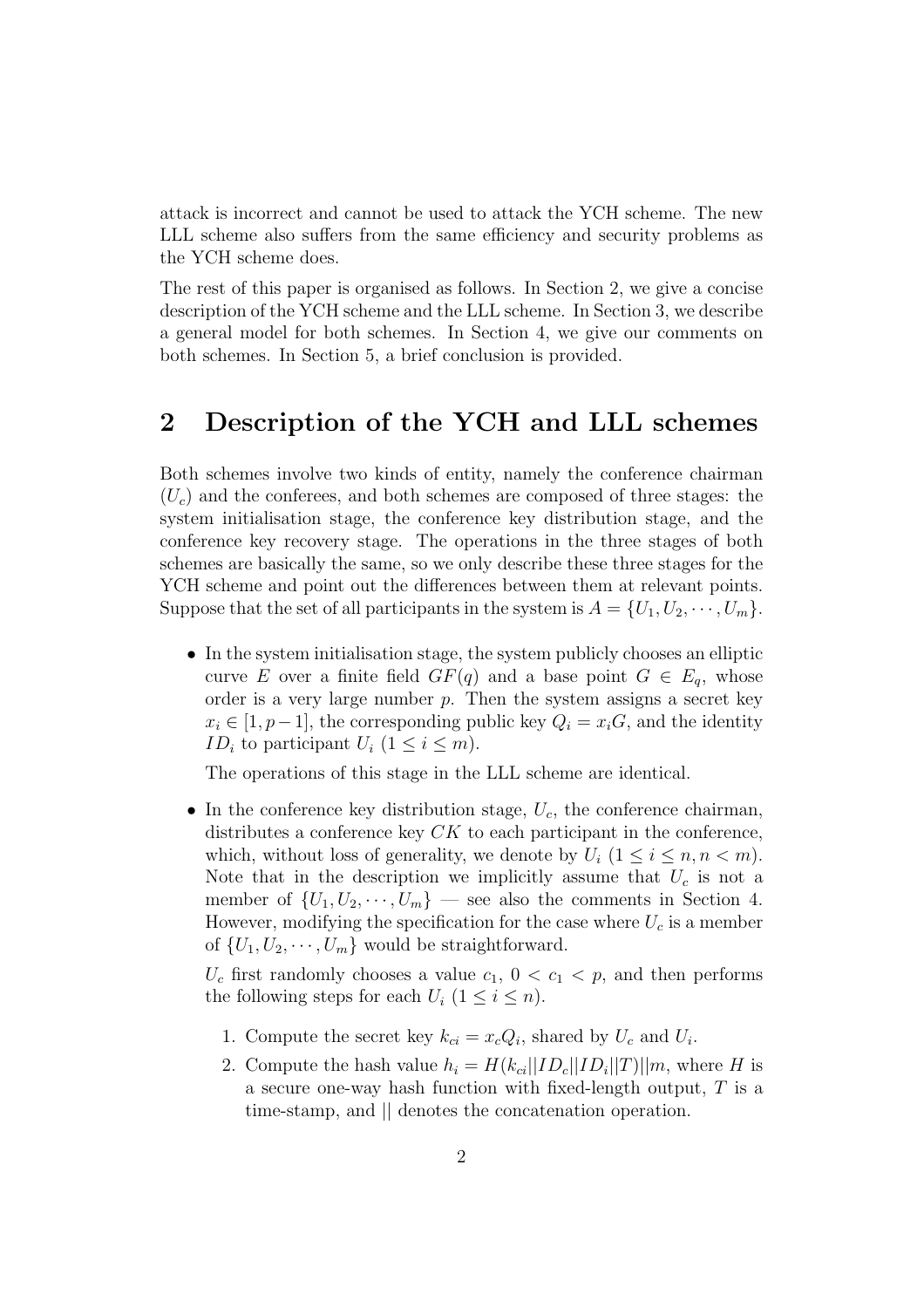3. Compute  $y_i = c_1 h_i + C K \text{ mod } p$ .

 $U_c$  computes  $V = H(CK||ID_c||T)$  as a check value for CK and the time-stamp T, and then broadcasts the message  $M = \{ID_c, V, T,$  $c_1, y_1, y_2, \dots, y_n$  to all the conference participants. Note that the identities of the conference participants are not included in  $M -$  this is to ensure anonymity for the conference participants. However, as we discuss in more detail below, this means that every recipient of M has to process each  $y_i$  in turn to see if the message is intended for them.

The operations of this stage in the LLL scheme are identical except that, in step 3,  $y_i$  is computed as  $y_i = (c_1h_i + CK \mod p) \oplus h_i$ , where ⊕ denotes bit-wise exclusive-or.

- In the conference key recovery stage, on receiving the message  $M =$  $\{ID_c, V, T, c_1, y_1, y_2, \cdots, y_n\}$  each user  $U_j$   $(1 \leq j \leq m)$  performs the following steps to determine whether or not they are a member of the conference and, if so, to recover the conference key  $CK$ . Note that  $U_i$ needs to process each value  $y_i$   $(1 \leq i \leq n)$  in turn to determine whether or not this value is intended for  $U_j$ , although the authors in [1, 2] do not point this out.
	- 1. Check the validity of the time-stamp  $T$ . If it is invalid, stop the conference key recovery stage.
	- 2. Compute the key  $k_{ic} = x_i Q_c$  shared with  $U_c$ .
	- 3. For each i,  $1 \leq i \leq n$ , perform the following steps using the value  $y_i$ :
		- (a) Compute  $h'_i = H(k_{jc}||ID_c||ID_j||T)||m$ , and use it to compute  $CK'$  as

$$
CK' = y_i - c_1 h'_i \bmod p.
$$

- (b) Check the validity of  $CK'$  by computing  $H(CK'||ID_c||T)$  and comparing it with  $V$ .
- (c) If they agree, then  $U_i$  knows that it is a member of the conference and that  $CK'$  is the valid secret key for the conference;  $U_j$  stops processing in this case. Otherwise  $U_j$  continues to try.
- 4. If all the iterations of step 3 complete without successfully finding a valid conference key, then  $U_i$  knows that it is not a member of the conference and stops processing.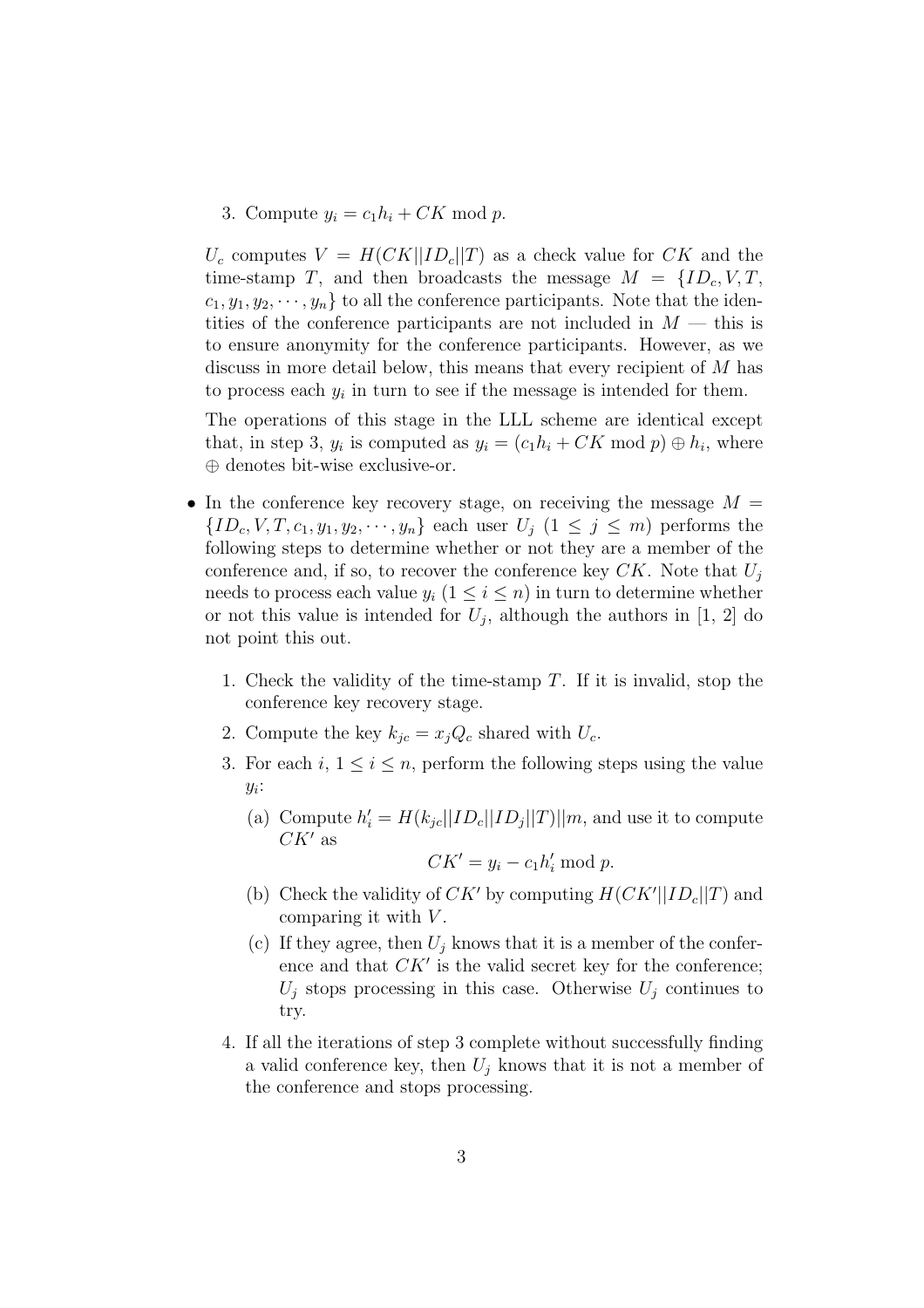The operations of this stage in the LLL scheme are identical except that step  $3(a)$  is as follows.

Compute  $h'_i = H(k_{jc}||ID_c||ID_j||T)||m$ , and compute  $CK^{\prime}$  as

$$
CK' = (y_i \oplus h_i) - c_1 h'_i \bmod p.
$$

# 3 General model for the YCH and LLL schemes

Both the YCH and the LLL schemes conform to the same simple general model, as follows, where the objective is for a conference chair  $U_c$  to share a conference key CK with all the members of a conference, namely  $U_1, U_2, \dots$ ,  $U_n$ .

- 1. The conference chair  $U_c$  shares a secret key  $K_i$  with participant  $U_i$ ,  $1 \leq i \leq n$ .
- 2.  $U_c$  derives a session key  $h_i$  from  $K_i$  and a time-stamp T.
- 3. For each participant  $U_i$   $(1 \leq i \leq n)$ ,  $U_c$  encrypts  $CK$  using the session key  $h_i$ , i.e. computes  $e_{h_i}(CK)$ , where e denotes an encryption operation.
- 4. The conference chair broadcasts  $y_1, y_2, \dots, y_n$ , along with a time-stamp T, its identifier  $ID_c$ , and a check value  $V = H(CK||ID_c||T)$ .
- 5. Each recipient  $U_i$  attempts to decrypt all the values  $y_1, y_2, \dots, y_n$ , using the secret session key  $h_i$ , and then in each case checks that the decrypted value is correct using the check value V.

In addition, both the YCH scheme and the LLL scheme require the secret keys  $K_i$  to be generated by an elliptic curve version of the Diffie-Hellman key establishment technique. However, the schemes would work in an identical way if a conventional Diffie-Hellman scheme was used to derive  $K_i$ , or even if they were pre-distributed by some means.

These two schemes differ only in their choices for the encryption operation e, which are

$$
y_j = e_{h_i}(CK) = c_1h_i + CK \bmod p
$$

and

$$
y_j = e_{h_i}(CK) = [c_1h_i + CK \bmod p] \oplus h_i
$$

for the YCH and LLL schemes respectively.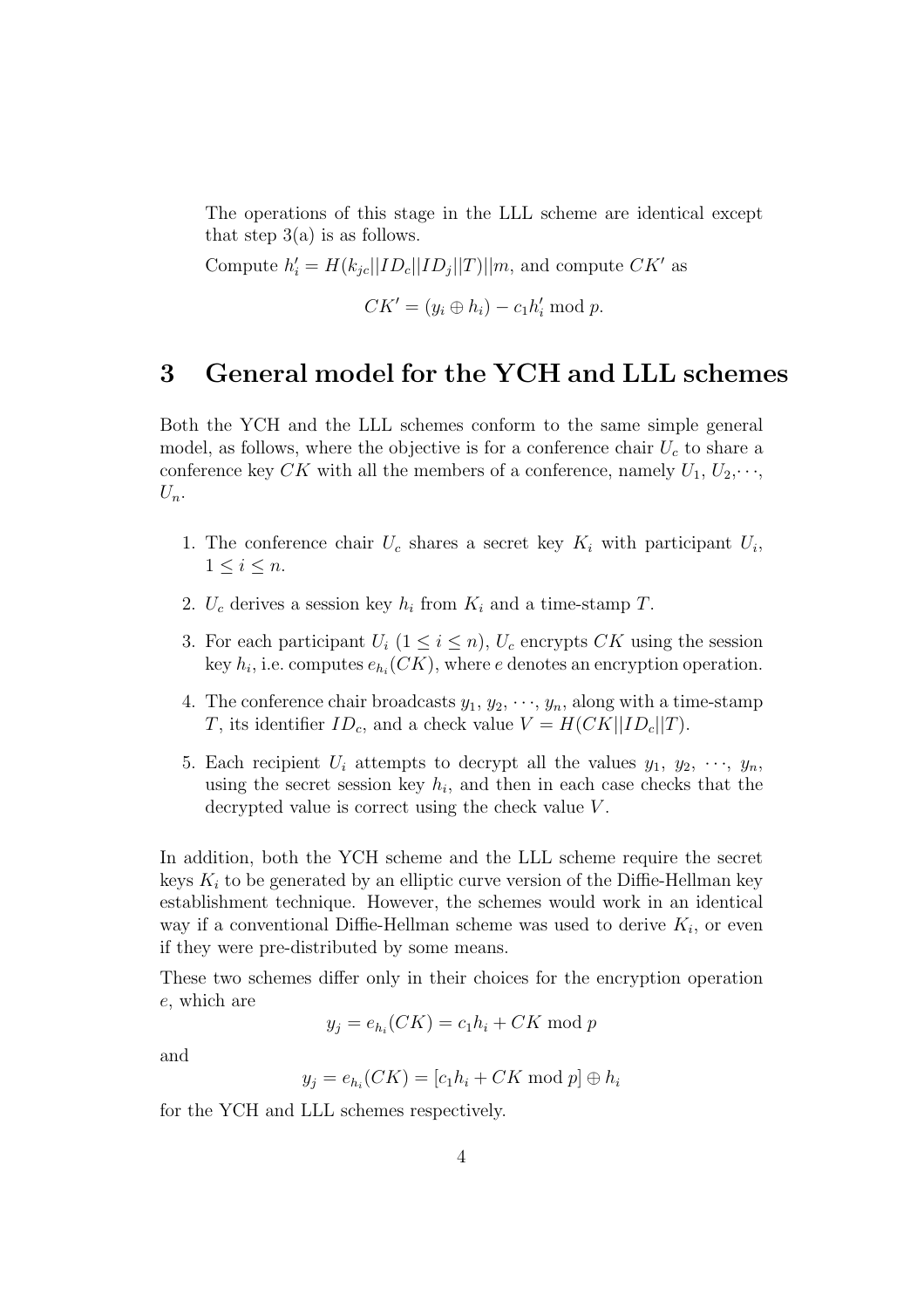Note that this means that, for the YCH scheme, a genuine recipient  $U_i$  can use the recovered copy of CK to easily compute all the values  $h_j$   $(j \neq i)$ , simply by computing  $h_j = (y_j - CK)c_1^{-1} \text{ mod } p$ , where  $c_1^{-1}$  is the inverse of  $c_1$  modulo p. Recovering the values  $h_j$  in the LLL scheme is rather more difficult, although not impossible, since the encryption function  $e$  used in that scheme is still not secure. To see this, observe that if the conference chair sends out two different conference keys using the same time stamp  $T$ , and if one user  $U_j$  is in both conferences, then detecting this and recovering the value  $h_j$  appears straightforward.

#### 4 Comments on the two schemes

We first point out that the specifications of both schemes are incomplete.

- 1. Firstly, for neither scheme is it specified whether  $U_c$  is a member of the underlying conference and how the key pair  $(x_c, Q_c)$  is generated. As noted above, for the purposes of this paper we have assumed that  $U_c$ is not a member of  $\{U_1, U_2, \cdots, U_m\}.$
- 2. Secondly, it is not at all clear why (in step 2 of the key distribution stage) the value of  $m$ , the total number of participants in the scheme, is appended to the hash-code to derive  $h_i$ . This does not appear to increase the security of the scheme or play any other useful role. It is also not specified how m is communicated to the participants — it could, perhaps, be conveyed at the system initialisation stage, although this would force  $m$  to be static, and prevent the addition of new participants in the scheme.

We also have the following comments on both schemes.

1. In [2], the authors claim that, using the message

$$
M = \{ID_c, V, T, c_1, y_1, y_2, \cdots, y_n\},\
$$

an attacker can learn the parameters  $h_i$  ( $1 \leq i \leq n$ ) by first solving the n equations:

$$
y_i = c_1 h_i + C K \bmod p, \quad 1 \le i \le n,
$$

then eliminating  $CK$  from these equations to derive a set of n equations of the form  $(y_i - y_{i+1}) = c_1(h_i - h_{i+1}) \mod p$ , and finally solving these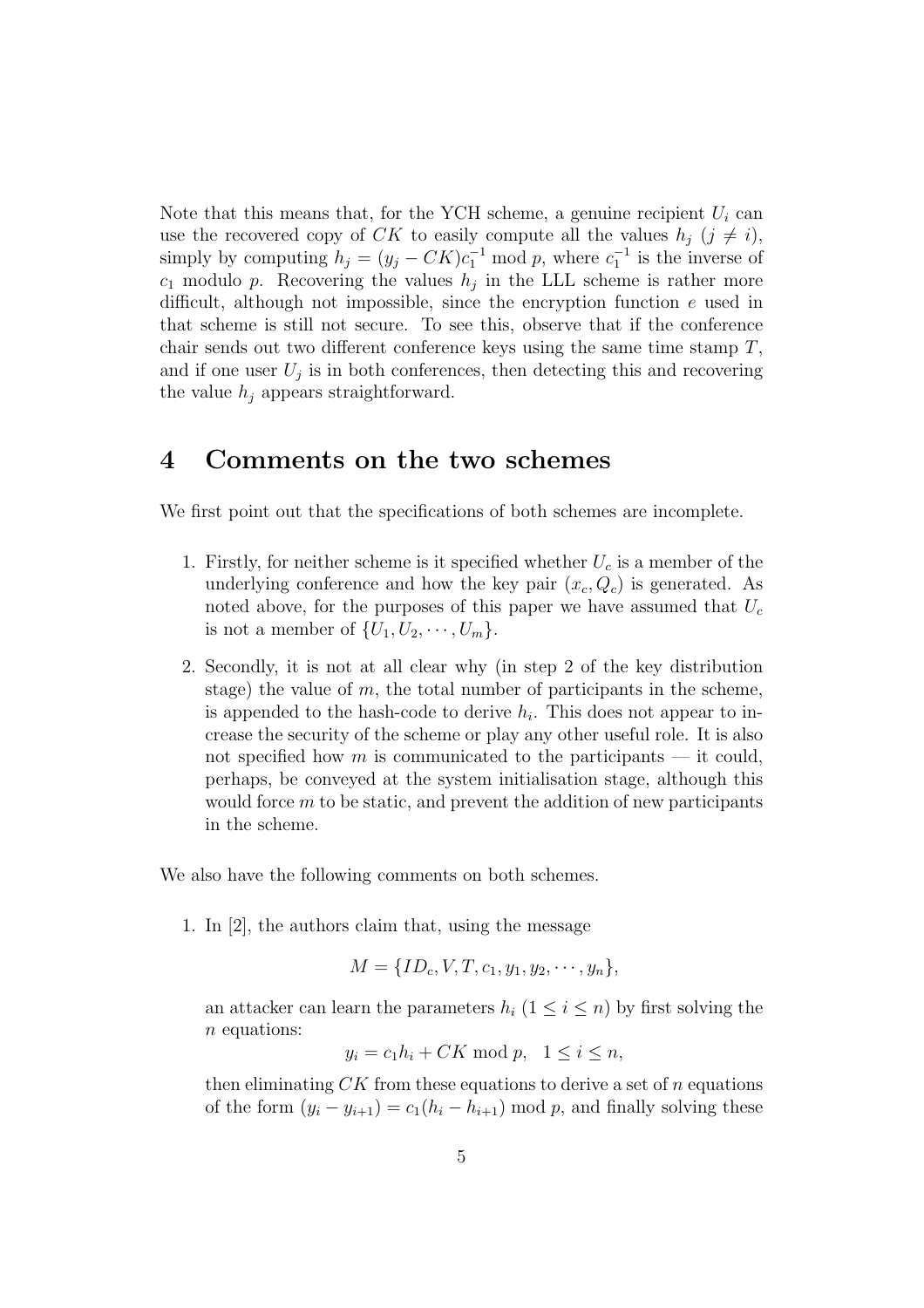equations to yield the *n* unknowns  $h_i$ , and hence the secret key  $CK$ . However, they fail to observe that the derived equations are linearly dependent, and hence cannot be uniquely solved. In fact, it should be clear that any value of CK will be consistent with these equations.

- 2. We argue that the computational complexity for each participant in the conference key recovery stage specified in part 5 of [1] is incorrect. The authors claim that the total computational complexity for each participant is  $T_{EC\_MUL} + 2t_H + T_{MUL}$ , where  $T_{EC\_MUL}$ ,  $T_H$  and  $T_{MUL}$ are the time for computation of elliptic curve multiplication, the hash function  $H$ , and modular multiplication, respectively. But, in the conference key recovery stage of the scheme in [1], a recipient of M cannot immediately determine which  $y_i$  ( $1 \leq i \leq n$ ) (if any) is for him. He must try every  $y_i$   $(1 \leq i \leq n)$  in step 3 and then check the validity of his result. The expected number of tries to successfully get the session key  $CK$  is  $\frac{n+1}{2}$ , which will be a heavy burden for the conferees if n is very large. The new scheme in [2] also suffers from this efficiency problem.
- 3. The reformulation of the scheme in general terms given in the previous section shows that neither of the proposed schemes is in any way elliptic curve specific; the descriptions of the schemes given in the two papers is thus very misleading. In fact the schemes do not even necessitate the use of any form of public key cryptography. All that is required is some means of establishing a shared secret key between the conference chair and each participant. This could be achieved using an arbitrary asymmetric key establishment scheme, or even pre-established shared secrets.

In addition, both schemes suffer from security vulnerabilities in certain circumstances. In the YCH scheme, as we have described above, a malicious but genuine participant  $U_i$  can use the conference key  $CK$  to recover the  $h_j$  'session key' values for all other participants  $U_j$ . Participant  $U_i$  can now use these session keys to reformulate the message M to include a different conference key  $CK^*$ , by sending out modified values  $y_j^* = c_1 h_j + CK^*$  and a recomputed check value  $V^*$ .

This attack is not so simple for the LLL scheme. However, as we have already noted, there are circumstances where a similar attack could apply since the encryption function  $e$  for the LLL scheme is still not secure. Such problems could be avoided by using a secure encryption function, such as AES [3], for e.